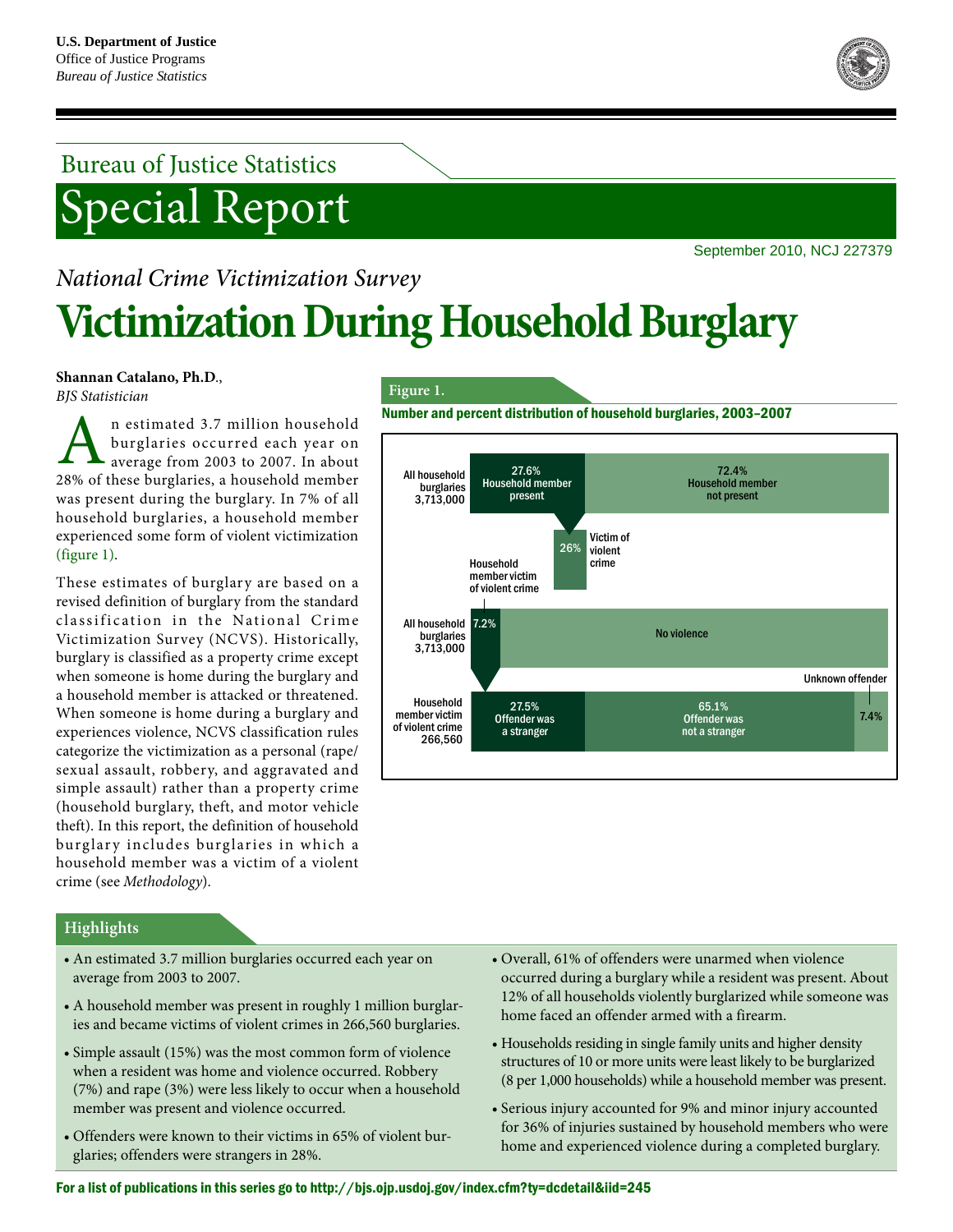## "Home invasion" has been used widely to describe an array of victimizations

"Home invasion" has been used broadly to describe any crime committed by an individual unlawfully entering a residence while someone is home. More narrowly, home invasion has been used to describe a situation where an offender forcibly enters an occupied residence with the specific intent of robbing or violently harming those inside.

The limited numbers of states incorporating the term "home invasion" into their state statutes include the intent on the part of the offender in their definition. In part, these statutes have defined intent as*—*

- A person enters or remains unlawfully in a dwelling with the intent of committing a violent crime;
- A person knowingly enters the dwelling place of another with the knowledge or expectation that someone (one or more persons) is present;
- The unauthorized entering of any inhabited dwelling or other structure belonging to another with the intent to use force or violence upon the person of another.

#### Public perception and media reports of home invasion do not necessarily include intent

Public perception and media reports of home invasion do not necessarily include intent on the part of the offender. Situations reported by the media as home invasion include*—*

- An offender forcibly enters a home to rob the household of specific items, including cash, drugs, or other items*— specific households or residents may become a target either to "settle a score" or because residents are perceived as vulnerable, such as persons with disabilities and the elderly.*
- An offender enters a residence falsely believing no one is home and a confrontation occurs between the resident and the offender.

• A household member returns home while a burglary is in progress and a confrontation occurs between the household member and the offender.

#### National Crime Victimization Survey (NCVS) estimates of nonfatal crimes and the consequences to victims do not include offender motivation

The NCVS provides estimates of nonfatal violent and property crime and the consequences to victims. If a victim suffers violence during a burglary, NCVS classification rules categorize the victimization as a personal rather than a property crime. Some of these burglaries measured by the survey may fall under the broad definition of home invasion.

Between 2003 and 2007*—*

- A household member was home in 28% of the 3.7 million average annual burglaries that occurred between 2003 and 2007 (table 1).
- In nonviolent burglaries, household members knew the offender in 30% of the burglaries taking place while someone was home; the offender was a stranger in 24%. The identity of the offender was unknown in 46% of burglaries.
- On average, household members became victims of violent crimes in about 266,560 burglaries annually. Offenders known to their victims accounted for 65% of these burglaries; strangers accounted for 28%.

Because the NCVS does not determine offender motivation for entering an occupied household, the survey cannot address the more stringent application of the term "home invasion" that includes offender intent. Additionally, the NCVS does not distinguish between a household member who is present when the offender gains entry and one who arrived home unexpectedly while the burglary was in progress.

#### **Table 1.**

#### Household burglaries, by type, 2003–2007

|                           |                                        |                             | Percent of burglaries                           |  |
|---------------------------|----------------------------------------|-----------------------------|-------------------------------------------------|--|
| Type of burglary          | Average annual<br>number of burglaries | Household<br>member present | <b>Household member</b><br>experienced violence |  |
| <b>Household burglary</b> | 3,713,000                              | 27.6 %                      | 7.2%                                            |  |
| Completed                 | 3.083.750                              | 26.7%                       | 8.0%                                            |  |
| Forcible entry            | 1.134.230                              | 15.5                        | 4.9                                             |  |
| Unlawful entry            | 1.949.520                              | 33.3                        | 9.7                                             |  |
| Attempted forcible entry  | 629.250                                | 32.0%                       | 3.4%                                            |  |

Note: Percent present is calculated as the number of households in which someone was home during a burglary (N=1,025,520) divided by the number of household burglaries (N=3,713,000). Percent experiencing violence is calculated as the number of households experiencing violence (N=266,560) divided by the number of household burglaries (N=3,713,000).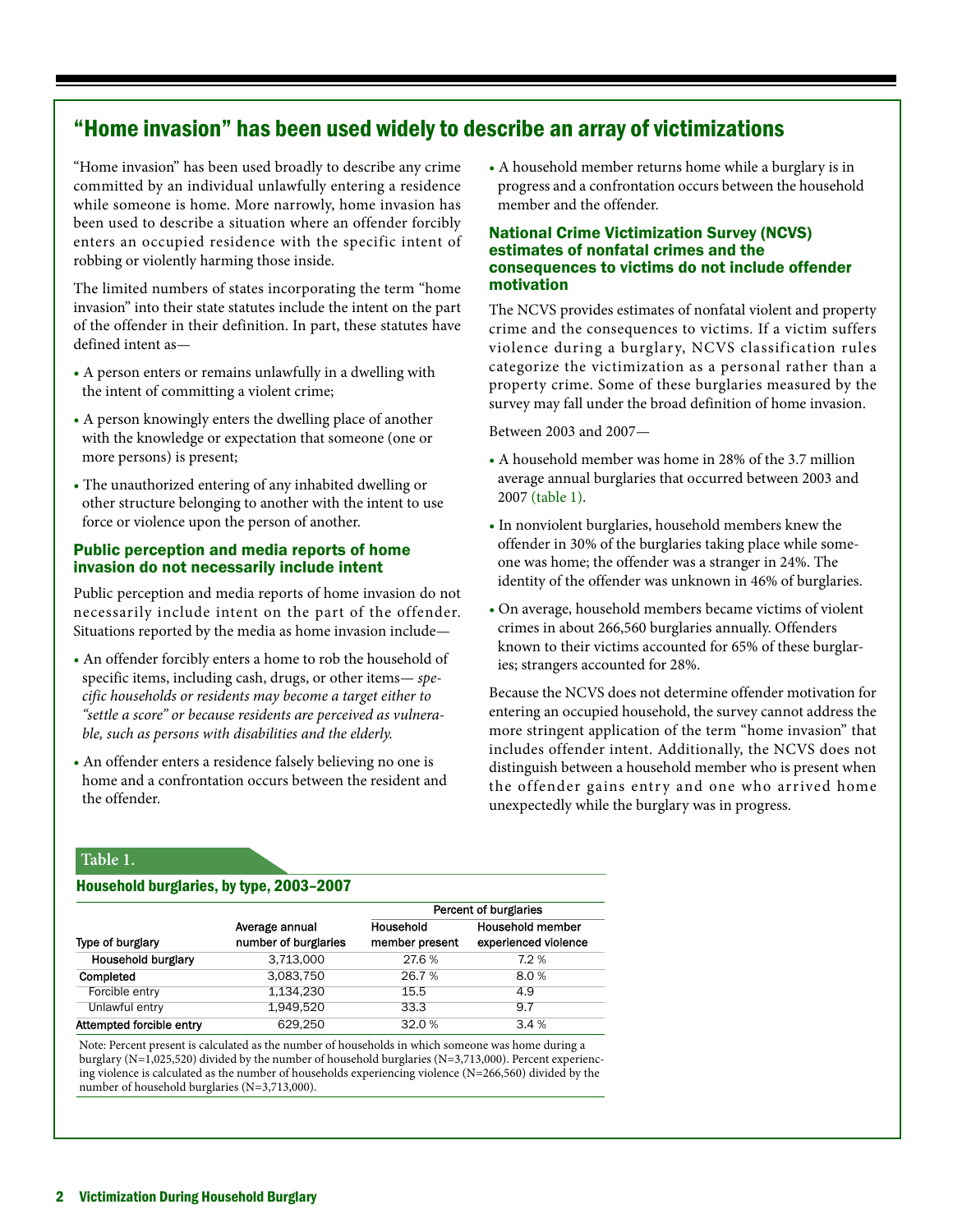## **Findings include household characteristics of burglaries of both occupied and unoccupied residences**

The findings on household burglary in this report are presented in three parts. *Household characteristics* of burglaries of both occupied (household member present) and unoccupied (household member not present) residences are examined in Tables 1 through 4. *Burglary characteristics of occupied households*, such as method of entry and type of damage, are examined in Tables 5 through 14. *Characteristics of violence* during household burglaries that took place while someone was home are examined in Tables 15 through 20.

## **Violence during household burglaries remained stable from 2000 to 2007**

Between 2000 and 2007 the rate of household burglary of unoccupied households declined from 25.8 to 21.2 victimizations per 1,000 households (figure 2). In contrast, the rate of household burglary when someone was home remained stable between 2000 (8.5 per 1,000 households) and 2007 (8.3 per 1,000 households. The percentage of these burglaries that included violence remained stable between 2000 (6.3%) and 2005 (5.7%). Between 2005 and 2007, however, there is some indication of an increase in the percentage of violent burglaries from 5.7% to 7.7%.

## **Households composed of single females with children had the highest rates of burglary while someone was present**

Households composed of married couples without children experienced the lowest rates of both types of burglary—when no one was home (14 per 1,000 households) and while a household member was present (4 per 1,000 households) (table 2). Households composed of single males were more likely than those composed of single females to experience a burglary while no one was home. However, households composed of single males and single females were equally likely to experience a burglary while the residence was occupied.

Single heads of households*—*male (59 per 1,000 households) and female (54 per 1,000 households)*—*living with children experienced the highest rates of burglary while no household member was present. Households composed of single females with children had the highest rate of burglary while someone was home (22 per 1,000 households). There was no consistent pattern in the risk of being present during a

### **Figure 2.**

#### Household burglary, 2000-2007



\*See *Criminal Victimization, 2006—Technical Notes*, BJS Web, 12 December 2007.

### **Table 2.**

#### Average annual household burglary, by household composition and head of household characteristics, 2003–2007

|                                          |                                           | Rate per 1,000 households                 |                |
|------------------------------------------|-------------------------------------------|-------------------------------------------|----------------|
| Characteristics                          | Average annual<br>number of<br>households | Household member Household<br>not present | member present |
| Household composition                    |                                           |                                           |                |
| Households without children              | 58,104,000                                | 17.3                                      | 5.8            |
| Married couples                          | 26,018,350                                | 13.5                                      | 3.7            |
| Single male                              | 14,219,630                                | 24.6                                      | 6.9            |
| Single female                            | 17,866,020                                | 17.1                                      | 8.0            |
| Households with children                 | 29,405,670                                | 28.2                                      | 10.5           |
| Two-parent                               | 22,395,420                                | 19.9                                      | 7.2            |
| Single male                              | 1,041,190                                 | 58.7                                      | 13.7           |
| Single female                            | 5,969,060                                 | 54.1                                      | 22.3           |
| Other <sup>a</sup>                       | 29,365,170                                | 29.0                                      | 12.9           |
| Race of head of household <sup>b</sup>   | 116,874,850                               | 23.0                                      | 8.8            |
| White                                    | 96,089,150                                | 21.6                                      | 8.5            |
| <b>Black</b>                             | 14,556,460                                | 32.5                                      | 10.3           |
| American Indian/Alaska Native            | 671,650                                   | 57.0                                      | 19.6           |
| Asian Pacific Islander                   | 4.546.100                                 | 12.6                                      | 5.2            |
| More than one race                       | 1,011,500                                 | 45.4                                      | 18.1           |
| Hispanic/Latino origin head of household | 116.248.780                               | 23.0                                      | 8.8            |
| Hispanic or Latino                       | 12,335,710                                | 26.4                                      | 11.9           |
| Non-Hispanic or Latino                   | 103,913,070                               | 22.6                                      | 8.4            |
| Age of head of household                 | 116,874,850                               | 23.0                                      | 8.8            |
| 12-19                                    | 1,085,100                                 | 58.8                                      | 26.9           |
| 20-34                                    | 26,609,020                                | 30.2                                      | 11.2           |
| 35-49                                    | 36,445,680                                | 32.4                                      | 12.9           |
| 50-64                                    | 29,341,680                                | 19.9                                      | 7.0            |
| 65 or older                              | 23,393,370                                | 12.2                                      | 4.8            |

<sup>a</sup>Includes a combination of children, adult relatives, and other adults not related to household members living together. The NCVS is unable to disentangle these more complex household structures involving common law marriages, domestic partnerships, and alternative familial living arrangements.

<sup>b</sup>Head of household is a classification defining one and only one person residing in each housing unit as the head. It implies that the person is either the homeowner (or in the process of buying the unit) or the person responsible for renting the unit. The head of household must be age 18 or older with two exceptions: all household members are under age 18 or the head of household is under age 18 and married to someone age 18 or older.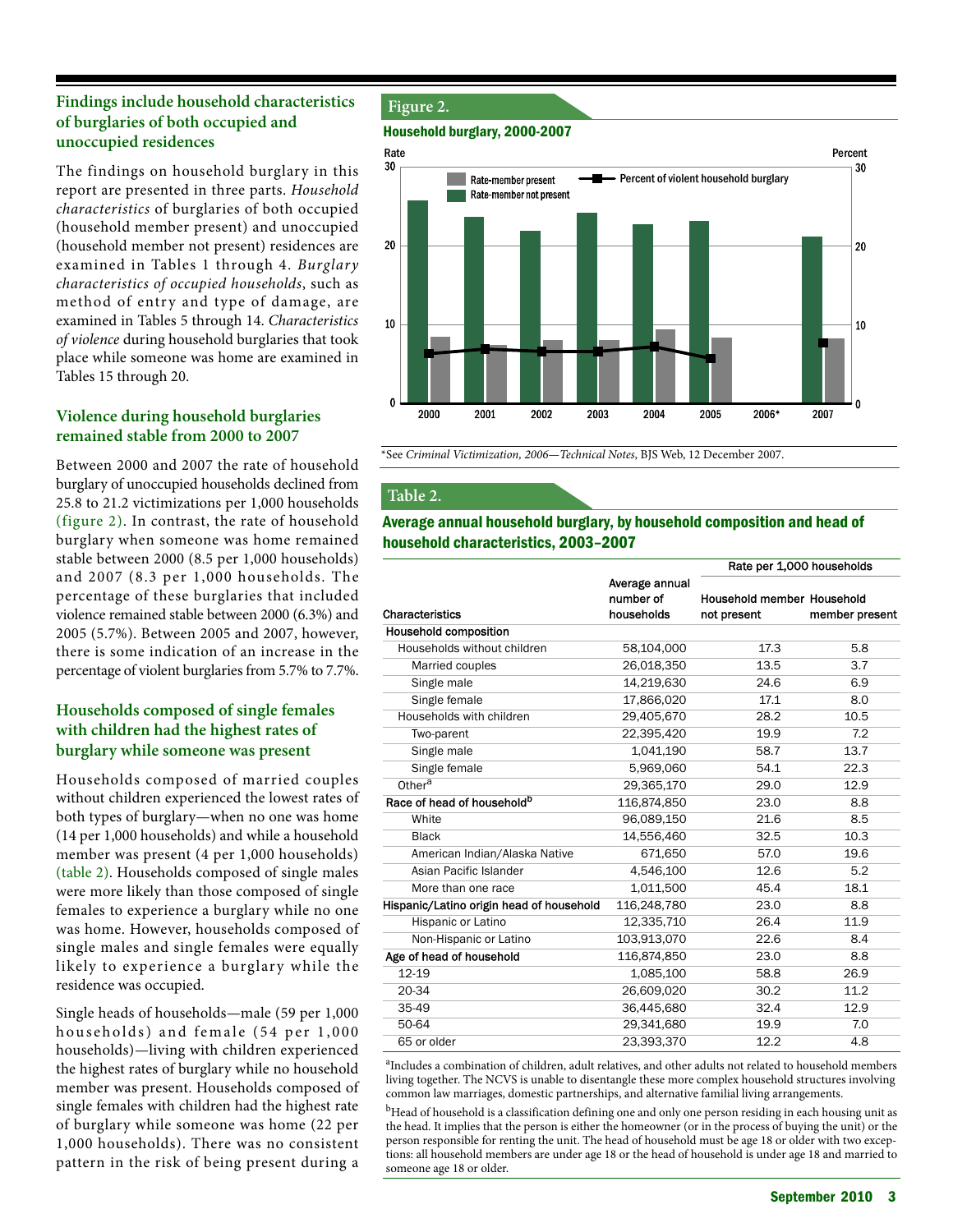burglary between households composed of single males with children and other household compositions.

#### **Table 3.**

#### Average annual household burglary, by household income and ownership, 2003–2007

|                        |                                           | Rate per 1,000 households       |                             |  |
|------------------------|-------------------------------------------|---------------------------------|-----------------------------|--|
| <b>Characteristics</b> | Average annual<br>number of<br>households | Household member<br>not present | Household member<br>present |  |
| Household income       |                                           |                                 |                             |  |
| Less than $$7,500$     | 4,992,420                                 | 47.2                            | 18.5                        |  |
| \$7,500 to \$14,999    | 8,294,260                                 | 34.3                            | 15.9                        |  |
| \$15,000 to \$24,999   | 11,407,660                                | 29.4                            | 11.7                        |  |
| \$25,000 to \$34,999   | 11,074,270                                | 23.8                            | 10.0                        |  |
| \$35,000 to \$49,999   | 14.045.700                                | 23.9                            | 9.0                         |  |
| \$50,000 to \$74,999   | 15,364,730                                | 18.6                            | 7.0                         |  |
| \$75,000 or more       | 21,336,190                                | 16.8                            | 5.7                         |  |
| Home ownership         |                                           |                                 |                             |  |
| Own                    | 80,230,680                                | 18.9                            | 6.7                         |  |
| Rent                   | 35.012.820                                | 33.5                            | 13.9                        |  |

#### **Table 4.**

#### Average annual household burglary, by type of housing and number of units in the structure, 2003–2007

|                              |                      | Rate per 1,000 households |                                   |  |
|------------------------------|----------------------|---------------------------|-----------------------------------|--|
|                              | Average annual       |                           | Household member Household member |  |
| <b>Housing structure</b>     | number of households | not present               | present                           |  |
| Type of housing              |                      |                           |                                   |  |
| House or apartment           | 110,403,770          | 22.1                      | 8.5                               |  |
| Hotel, motel, or rooming     |                      |                           |                                   |  |
| house                        | 127,160              | $36.5^{\circ}$            | $3.1^{\circ}$                     |  |
| Mobile home                  | 5,656,090            | 32.4                      | 11.1                              |  |
| Student quarters             | 453,450              | 4.3                       | $1.3^{\circ}$                     |  |
| Other units <sup>a</sup>     | 234,380              | 3.6                       | 2.9                               |  |
| Number of units <sup>b</sup> |                      |                           |                                   |  |
| $\mathbf 1$                  | 79,766,660           | 22.1                      | 7.9                               |  |
| $\overline{2}$               | 5,638,510            | 31.3                      | 13.0                              |  |
| 3                            | 1,602,980            | 26.0                      | 15.8                              |  |
| 4                            | 3,462,380            | 28.7                      | 13.5                              |  |
| $5-9$                        | 5,950,620            | 25.1                      | 10.4                              |  |
| 10 or more                   | 14,415,580           | 19.7                      | 8.3                               |  |
| Group quarters unit          | 408.570              | 41.4                      | 29.3                              |  |

^Based on 10 or fewer sample cases.

<sup>a</sup>Includes residences that are temporarily unoccupied, quarters that are not a house such as a condo or duplex, temporary living quarters, and general quarters.

<sup>b</sup>A housing unit is a group of rooms or a single room occupied as separate living quarters or intended for occupancy as separate living quarters. To be considered separate living quarters, the occupant must live and eat separately from all other persons on the property and have direct access to their living quarters from the outside or through a common hall or lobby.

## **Residences with an American Indian or Alaska Native head of household experienced higher rates of burglary**

Households having an American Indian or Alaska Native head of household (57 per 1,000 households) experienced higher rates of burglary when no one was home than any other race.

A slightly different pattern in the likelihood of experiencing a burglary was observed for households victimized while occupied. Residences having an American Indian, Alaska Native, or a person of more than one race as the head of household were equally likely to be home during a burglary.

Households with a white head of household were somewhat less likely than those with a black head of household to experience a burglary while a household member was present. Asian and Pacific Islander head of households were the least likely to be present during a burglary.

## **Households with a head of household ages 12 to 19 had the highest rates of burglary; ages 65 or older had the lowest rates**

Burglary rates declined for households with heads of households in older age groups. Households with a head of household age 65 or older had the lowest rates of burglary—12 per 1,000 households while no one was home and 5 per 1,000 households while the residence was occupied. Households with a head of household age 12 to 19 had the highest rates of burglary—59 per 1,000 households when no one was present and 27 per 1,000 households while the residence was occupied.

## **Higher income households experienced lower rates of burglary**

Rates of household burglary were generally lower for higher income households than lower income households (table 3).

Across all categories, the risk of burglary was higher for households living in rental properties. Households living in rental properties experienced higher rates of burglary when no one was home and while the residence was occupied than those who owned or were in the process of buying their homes.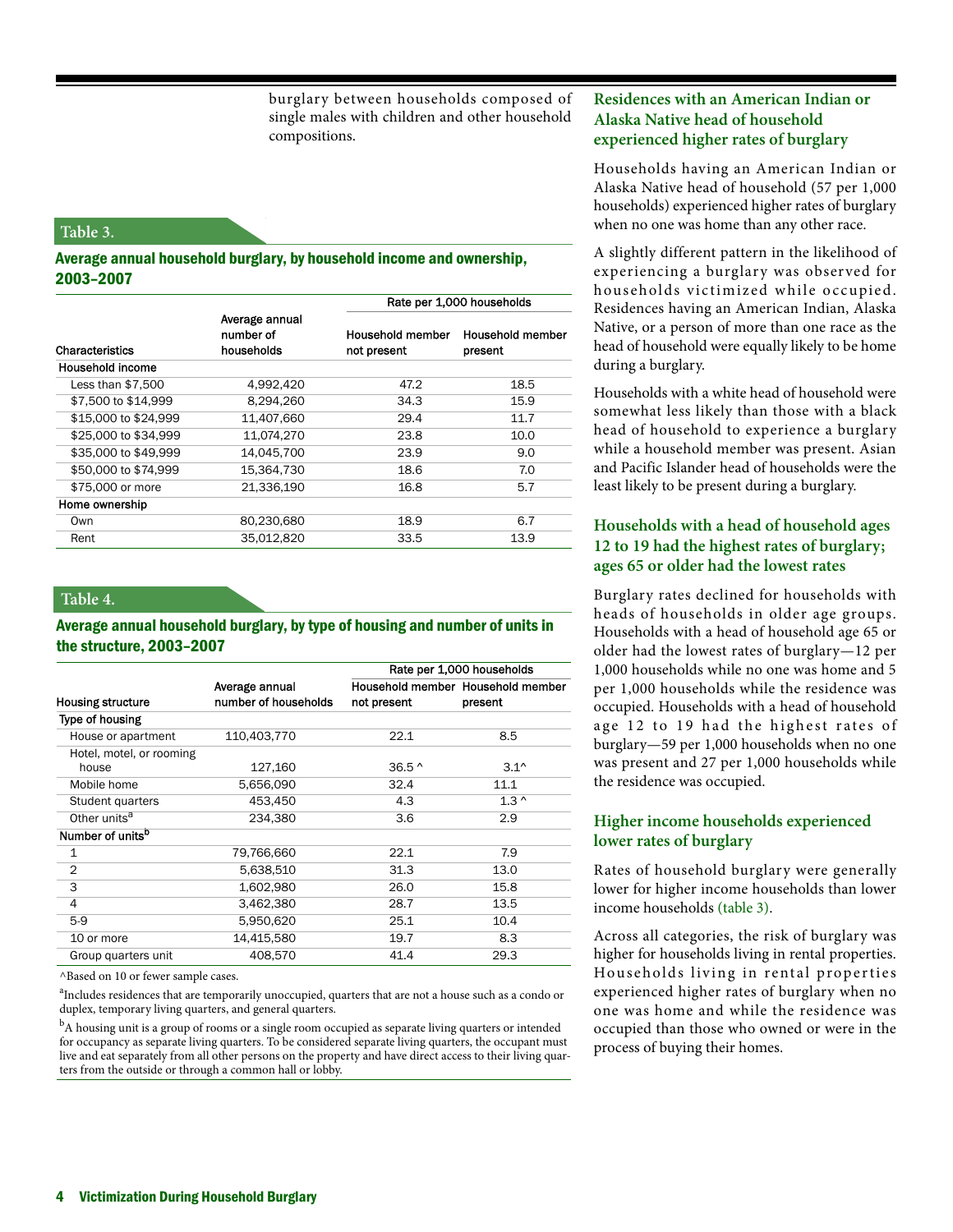## **Single-unit housing and housing with 10 or more units were least likely to be burglarized while someone was home**

Household members living in mobile homes (32 per 1,000 households) were more likely than those living in any other type of housing to experience a burglary while no one was home, with one exception—hotels, motels, and rooming houses. Households living in mobile homes were equally likely as those staying in a hotel, motel, or rooming house to experience a burglary while no one was present (table 4).

Households residing in houses or apartment complexes (9 per 1,000 households) were somewhat less likely than those living in mobile homes (11 per 1,000 households) to be burglarized while someone was home.

There was no consistent pattern in the risk of experiencing a burglary when no one was home by the number of units in a housing structure. However, a pattern was observed when a household member was home. Households residing in single-family units and households residing in higher density structures consisting of 10 or more units (8 per 1,000 households) generally had lower rates of household burglary while a household member was present.

## **Damaging or removing a door was the most common type of entry in forcible and attempted forcible entry burglaries**

Removing or damaging a window screen during a forcible entry was equally likely to occur whether the residence was occupied (11%) or unoccupied (9%) (table 5). In comparison, tampering with a door handle was less likely to occur while a household member was present (20%) than when no one was home (26%).

Attempted forcible entry burglaries differed somewhat from forcible burglaries. Damaging or removing window screens were an equally likely method of an attempted entry by an offender to occupied (22%) or unoccupied (18%) residences (table 6). However, burglars were more likely to attempt to enter a household by tampering with door handles or locks when household members were not in the residence (30%) than while the residence was occupied (19%).

## **Table 5.**

### Method of entry and type of damage in completed household burglary involving forcible entry, 2003–2007

|                           | Household member not present |         | Household member present |               |
|---------------------------|------------------------------|---------|--------------------------|---------------|
| Method of entry and       | Average annual               |         | Average annual           |               |
| type of damage            | number                       | Percent | number                   | Percent       |
| Window                    | 462,430                      | 48.8%   | 80,670                   | 47.0 %        |
| Pane damaged or removed   | 284.340                      | 30.0    | 47,360                   | 27.6          |
| Screen damaged or removed | 83,250                       | 8.8     | 19.380                   | 11.3          |
| Lock damaged or unlocked  | 71.720                       | 7.6     | 9.780                    | 5.7           |
| Other damage*             | 23.120                       | 2.4     | 4.150                    | $2.4^{\circ}$ |
| Door                      | 696,290                      | 73.4 %  | 120,800                  | 70.4%         |
| Damaged or removed        | 412,860                      | 43.5    | 76,050                   | 44.3          |
| Screen damaged or removed | 15.800                       | 1.7     | 6.970                    | 4.1           |
| Handle/lock removed or    |                              |         |                          |               |
| tampered                  | 242,660                      | 25.6    | 33.700                   | 19.6          |
| Other damage*             | 24,970                       | 2.6     | 4,080                    | $2.4^{\circ}$ |
| Other entry*              | 13.060                       | 1.4%    | 4.420                    | $2.6\%$       |

Note: Forcible entry is a completed burglary in which force, such as breaking a window or slashing a door screen, is used to gain entry to a residence. Percentages will not add to 100 because households may report more than one type of damage.

^Based on 10 or fewer sample cases.

\*Other unspecified entry or damage.

## **Table 6.**

### Method of entry and type of damage in attempted household burglary involving forcible entry, 2003–2007

|                                              | Household member not present |          |                | Household member present |
|----------------------------------------------|------------------------------|----------|----------------|--------------------------|
| Method of entry and                          | Average annual               |          | Average annual |                          |
| type of damage                               | number                       | Percent  | number         | Percent                  |
| Window                                       | 187,800                      | 44.1%    | 105,550        | 56.1%                    |
| Pane damaged, broken,<br>removed, or cracked | 85,920                       | 20.2     | 46,650         | 24.8                     |
| Screen damaged or<br>removed                 | 75,440                       | 17.7     | 40,460         | 21.5                     |
| Lock damaged or<br>tampered                  | 17,090                       | 4.0      | 7,940          | 4.2                      |
| Other damage*                                | 9,350                        | 2.2      | 10,500         | 5.6                      |
| Door                                         | 316,890                      | 74.5 %   | 108,080        | 57.5 %                   |
| Damaged or removed                           | 159,810                      | 37.6     | 56,270         | 29.9                     |
| Screen damaged or<br>removed                 | 16,450                       | 3.9      | 9,570          | 5.1                      |
| Handle/lock removed or<br>tampered           | 125,550                      | 29.5     | 35,340         | 18.8                     |
| Other damage*                                | 15,080                       | 3.5      | 6,900          | 3.7                      |
| Other entry*                                 | 5,100                        | $1.2 \%$ | 3,340          | $1.8 \%$                 |

Note: Attempted forcible entry is a burglary in which force was used in an unsuccessful attempt to gain entry to a residence. Percentages will not add to 100 because households may report more than one type of damage.

^Based on 10 or fewer sample cases.

\*Other unspecified entry or damage.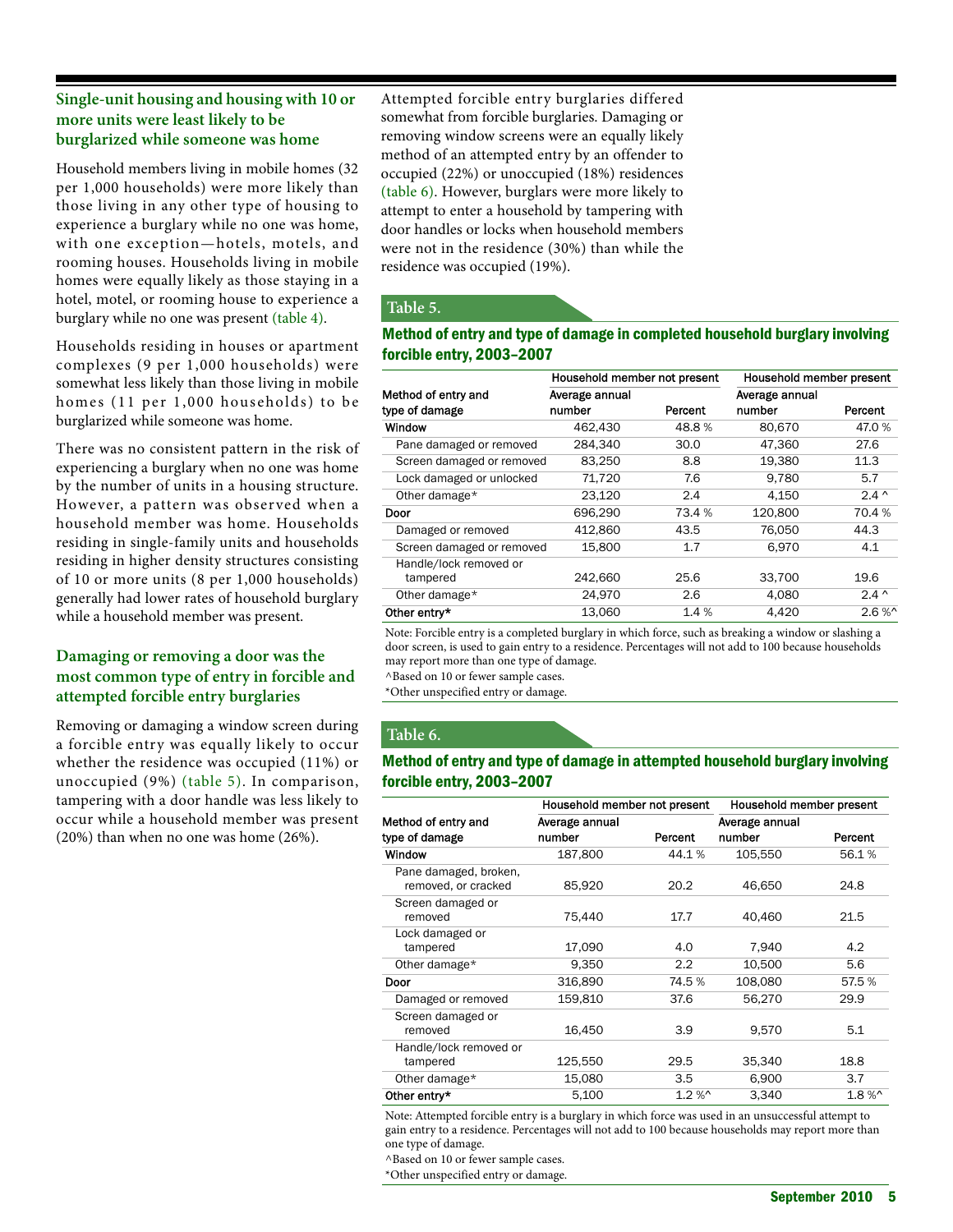#### **Table 7.**

#### Method of entry in household burglary involving unlawful entry, by presence of household member, 2003–2007

|                                                | Household member not present |               | Household member present |         |
|------------------------------------------------|------------------------------|---------------|--------------------------|---------|
| Method of entry                                | Average annual<br>number     | Percent       | Average annual<br>number | Percent |
| Total                                          | 1,217,030                    | 100.0%        | 623,520                  | 100.0%  |
| Someone let the offender in                    | 19,960                       | 1.6%          | 109,810                  | 17.6 %  |
| Offender pushed way inside                     | 2.750                        | $0.2^{\circ}$ | 73.790                   | 11.8    |
| Open door or window                            | 209,430                      | 17.2          | 168,560                  | 27.0    |
| Unlocked door or window                        | 481.230                      | 39.5          | 174.760                  | 28.0    |
| Had key                                        | 95,740                       | 7.9           | 22,490                   | 3.6     |
| Picked lock or window                          | 49,600                       | 4.1           | 14.020                   | 2.2     |
| Unknown means through<br>locked door or window | 64.340                       | 5.3           | 10.720                   | 1.7     |
| By other means                                 | 260,870                      | 21.4          | 38,890                   | 6.2     |
| Don't know                                     | 33.110                       | 2.7           | 10,480                   | 1.7     |

Note: Unlawful entry is a completed burglary committed by someone having no legal right to be on the premises even though no force was used to gain entry. An offender may gain access to a residence when household members are not present by being let in by an individual not living in the household, such as a visiting guest, housekeeper, or repair person. Totals may not add to 100% due to rounding. ^Based on 10 or fewer sample cases.

**Table 8.** 

#### Victim activity during household burglaries, by presence of household member, 2003–2007

|                              | Household member not present |         | Household member present |                  |
|------------------------------|------------------------------|---------|--------------------------|------------------|
|                              | Average annual               |         | Average annual           |                  |
| Type of activity             | number                       | Percent | number                   | Percent          |
| Total                        | 2,612,060                    | 100.0%  | 1,024,230                | 100.0%           |
| Working or on duty           | 656,180                      | 25.1%   | 38,470                   | 3.8%             |
| On the way to or from work   | 38,460                       | $1.5\,$ | 14,160                   | 1.4              |
| On the way to or from school | 36,840                       | 1.4     | 1,630                    | 0.2 <sub>0</sub> |
| On the way to or from other  |                              |         |                          |                  |
| place                        | 53,990                       | 2.1     | 9,000                    | 0.9              |
| Shopping/errands             | 176,280                      | 6.7     | 16,980                   | 1.7              |
| Attending school             | 39,860                       | 1.5     | 1,560                    | 0.2              |
| Leisure activity away from   |                              |         |                          |                  |
| home                         | 607,640                      | 23.3    | 48,120                   | 4.7              |
| Sleeping                     | 144,370                      | 5.5     | 389,880                  | 38.1             |
| Activities at home           | 80,190                       | 3.1     | 450,910                  | 44.0             |
| Other activity*              | 167,380                      | 6.4     | 26,590                   | 2.6              |
| Don't know                   | 610,870                      | 23.4    | 26,920                   | 2.6              |

Note: Respondents may report at home activities when someone other than a household member is in the residence at the time of the burglary. Totals may not add to 100% due to rounding.

\*The other activity category is specified when it is not clear what the respondent was doing or where the respondent was at the time of the victimization. Examples include the respondent was in the hospital or taking care of a sick friend.

#### **Table 9.**

#### Time of occurrence of household burglaries, by presence of household member, 2003–2007

|                         | Household member not present |         | Household member present |         |
|-------------------------|------------------------------|---------|--------------------------|---------|
|                         | Average annual               |         | Average annual           |         |
| Time of day             | number                       | Percent | number                   | Percent |
| Total                   | 2,683,270                    | 100.0%  | 1,021,430                | 100.0%  |
| Daytime (6 am - 6 pm)   | 1,159,450                    | 43.2 %  | 336.340                  | 32.9%   |
| Nighttime (6 pm - 6 am) | 697.940                      | 26.0    | 626.150                  | 61.3    |
| Don't know time of day  | 825.880                      | 30.8    | 58.940                   | 5.8     |

## **Offenders used an open door or window to gain unlawful entry in 17% of unoccupied residences**

In 40% of unlawful entries to unoccupied residences, offenders gained access through an unlocked door or window (table 7). A smaller percentage (5%) of unlawful entries while no one was home was through a locked door or window by unknown means; 8% of offenders used a key to the residence to gain access.

For households occupied at the time of the burglary, offenders were equally likely to gain unlawful entry through an open (27%) or unlocked (28%) door or window. Respondents in 18% of burglaries of occupied residences stated that someone inside the home let the offender in; 12% stated that someone inside opened the door and the offender pushed their way in. Nearly 4% stated that the offender had a key to the residence and used the key to gain access.

## **Household members were at work during a quarter of burglaries that took place while no one was home**

In households in which no one was home about a quarter stated that household members were at work when the burglary occurred (table 8). A similar percentage (23%) of households were away from their residences and engaged in leisure activities when the burglary took place.

Victims in 38% of households burglarized while someone was home were asleep at the time of the burglary while 44% of households stated that household members were engaged in other activities in the home when the offender gained entry to the residence.

Households burglaries that occurred when no one was home were more likely to occur between the daytime hours of 6 am and 6 pm (43%) than between the hours of 6 pm to 6 am (26%) (table 9). Conversely, a household member was more likely to be present during a nighttime burglary (61%) than during one that occurred between the daytime hours of 6 am and 6 pm (33%).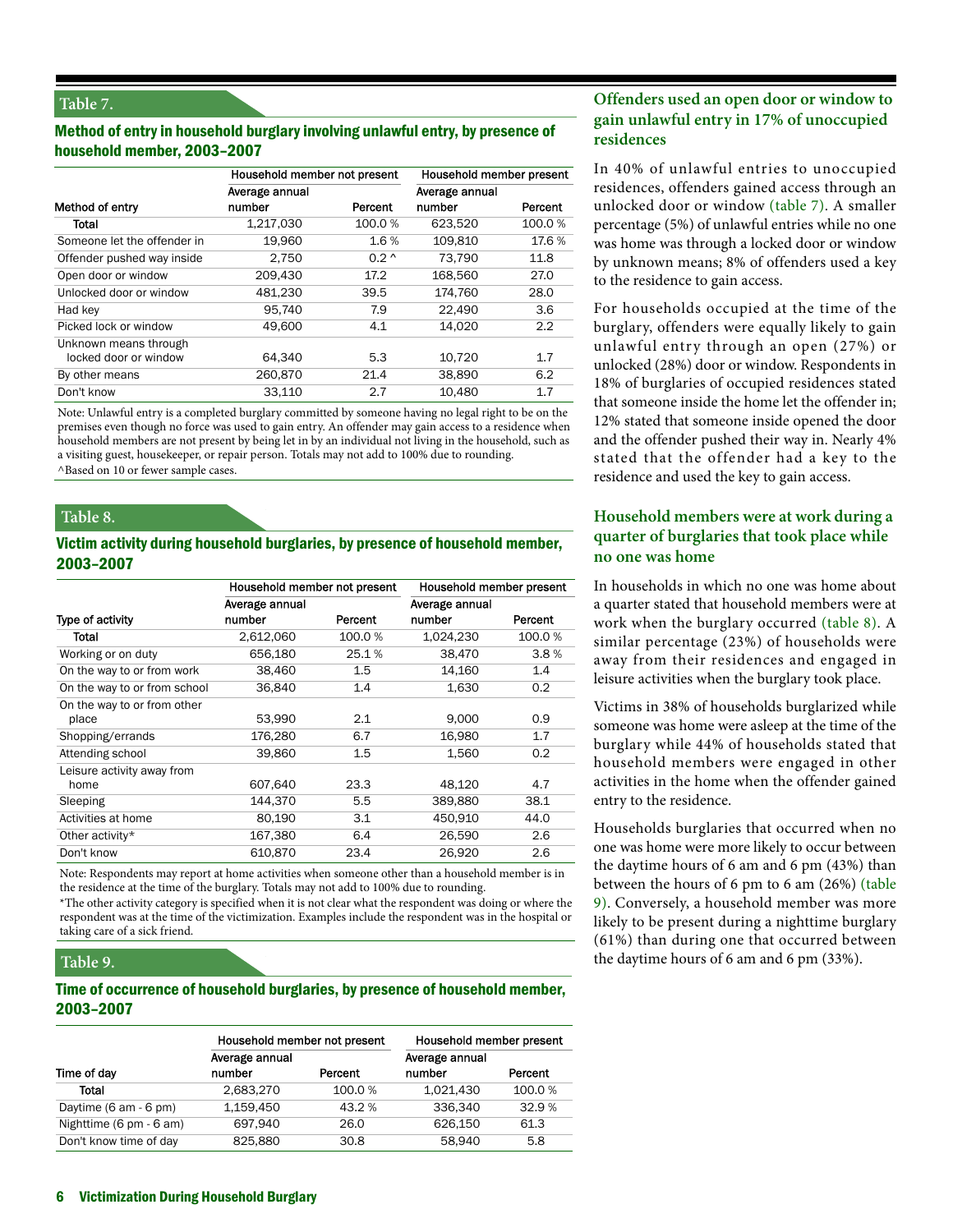## **With the exception cash, items were more likely to be stolen when residents were not home at the time of a burglary**

Purses, wallets, credit cards (29%), electronics (33%), and personal items (31%) made up a larger percentage of items stolen curing a burglary that occurred when no one was home compared to burglaries that took place when a household member was present (table 10). Firearms were stolen in 4% of burglaries of unoccupied households. Cash was equally likely to be stolen regardless of whether a household was occupied or unoccupied during the household burglary. Fifty-five percent of households burglarized while a resident was home, stated that no items were taken during the burglary compared to 25% of households burglarized while no one was home.

## **Households burglarized while no one was home were more likely to suffer greater economic losses**

Households burglarized while no one was home were more likely to suffer greater economic losses than those burglarized while occupied (table 11). Thirty percent of households burglarized while no one was home had stolen items valued at more than \$1,000; 17% of burglaries with household members present experienced thefts of \$1,000 or greater. Households burglarized while a household member was present were more likely to suffer losses of less than \$250, compared to other categories.

## **About three-quarters of all household burglaries by forcible entry while no one was home were reported to the police**

The percentages of burglaries reported to the police, forcible, unlawful, and attempted forcible entry burglaries were equally likely to be reported regardless of whether a household member was home at the time of the burglary (table 12). However, differences were observed among forcible entry, unlawful entry, and attempted forcible entry in the percentages of burglaries by household members being present and household members not being present.

For households burglarized while no one was home, forcible entry burglaries (73%) were more likely to be reported to the police than unlawful (41%) or attempted forcible (41%) entry burglaries. More than three-quarters (78%) of households with members present during a forcible burglary reported the crime, 52% reported unlawful burglary, and 62% reported attempted forcible entry. These differences were not statistically significant.

## **Table 10.**

## Type of items taken, 2003–2007

|                              | Household member not present |         | Household member present |         |
|------------------------------|------------------------------|---------|--------------------------|---------|
|                              | Average annual<br>number     |         | Average annual<br>number |         |
| Type of item                 |                              | Percent |                          | Percent |
| No items taken               | 676,360                      | 25.2%   | 566,300                  | 55.2%   |
| Cash                         | 147,410                      | 5.5     | 58,590                   | 5.7     |
| Purse, wallet, credit cards  | 774.610                      | 28.8    | 106.700                  | 10.4    |
| Electronics                  | 876,650                      | 32.6    | 131.460                  | 12.8    |
| Jewelry, watches, keys       | 355.430                      | 13.2    | 54.080                   | 5.3     |
| Personal items <sup>a</sup>  | 823,890                      | 30.7    | 164,190                  | 16.0    |
| Household items <sup>b</sup> | 597.890                      | 22.2    | 86.340                   | 8.4     |
| <b>Firearms</b>              | 94,960                       | 3.5     | 7,630                    | 0.7     |
| Food/liquor                  | 92,460                       | 3.4     | 14,330                   | 1.4     |
| Other items taken            | 178,260                      | 6.6     | 31.770                   | 3.1     |

Note: Totals may exceed 100% because households may report more than one item stolen.

aIncludes stamps, coin collections, recreational equipment, clothing, luggage, bicycles or bicycle parts, and animals or livestock.

<sup>b</sup>Includes silver, china, tools, machinery, and farm or garden produce.

## **Table 11.**

#### Economic loss in household burglaries where property was stolen, 2003-2007

|                          | Household member not present |         | Household member present |         |
|--------------------------|------------------------------|---------|--------------------------|---------|
|                          | Average annual               |         | Average annual           |         |
| Property value           | number                       | Percent | number                   | Percent |
| Total                    | 2,011,130                    | 100.0%  | 459,230                  | 100.0%  |
| No property loss         | 20,700                       | 1.0%    | 6,690                    | 1.5%    |
| Less than \$10           | 26,520                       | 1.3     | 8,720                    | 1.9     |
| \$10 to \$49             | 145,130                      | 7.2     | 53,720                   | 11.7    |
| \$50 to \$249            | 496,530                      | 24.7    | 140,610                  | 30.6    |
| \$250 to \$999           | 535,110                      | 26.6    | 114,370                  | 24.9    |
| \$1,000 or more          | 601,860                      | 29.9    | 79.570                   | 17.3.   |
| Monetary value not Known | 185,280                      | 9.2     | 55.540                   | 12.1    |

Note: Includes cash and non-cash property. Households may report both cash and non-cash losses. Totals may not add to 100% due to rounding.

## **Table 12.**

#### Household burglary reported to police, by type of entry, 2003–2007

|                           | Percent of household burglaries while- |                |  |  |
|---------------------------|----------------------------------------|----------------|--|--|
| Type of burglary          | Member not present                     | Member present |  |  |
| All burglary              | 52.4%                                  | 58.6%          |  |  |
| <b>Completed burglary</b> | 54.5 %                                 | 57.8%          |  |  |
| Forcible entry            | 73.1                                   | 78.2           |  |  |
| Unlawful entry            | 40.8                                   | 52.2           |  |  |
| Attempted forcible entry  | 40.8%                                  | 62.2%          |  |  |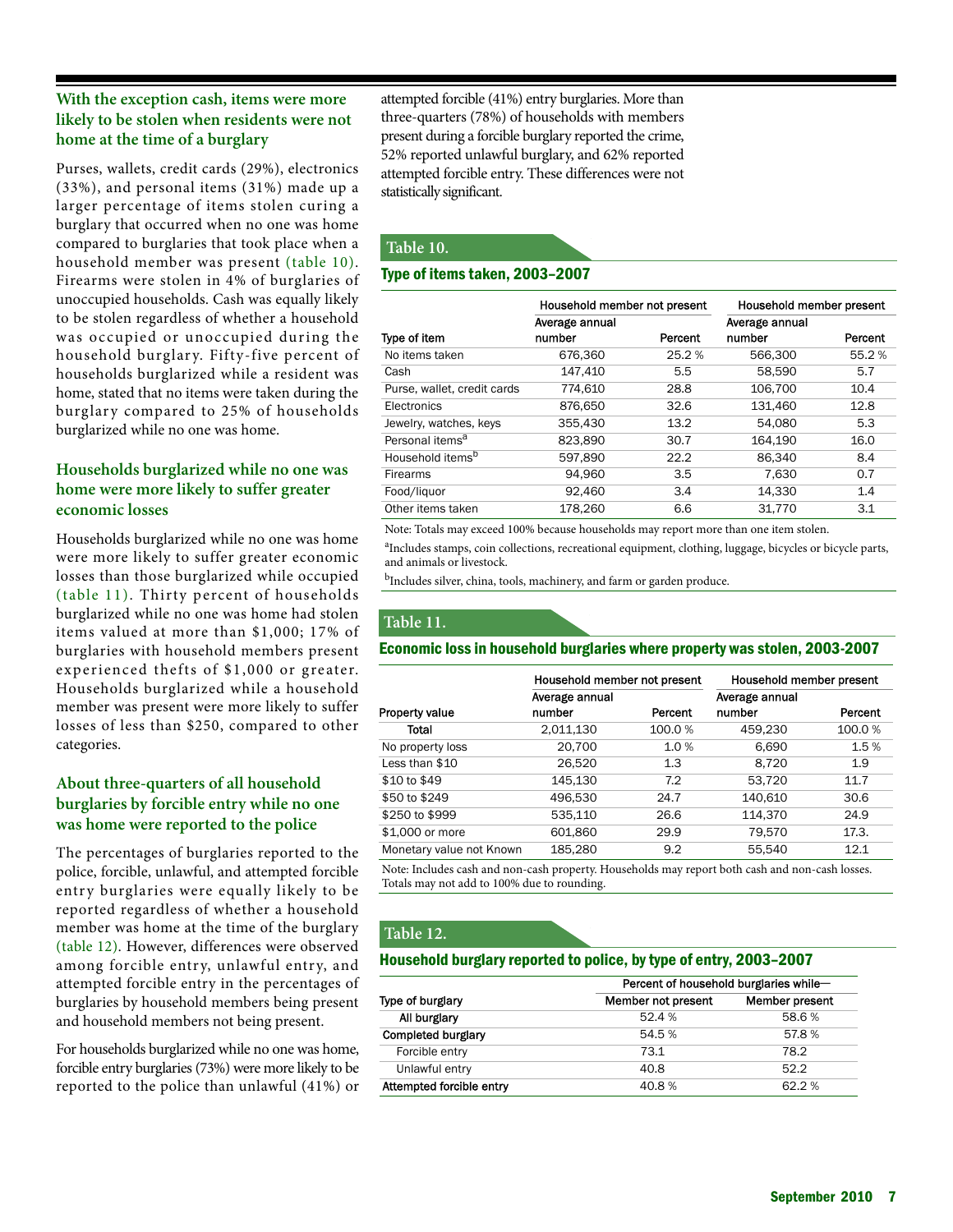## **Table 13.**

## Reasons for not reporting household burglary to police, by presence of household member, 2003–2007

|                                           | Percent of reasons for not reporting when- |                |  |  |
|-------------------------------------------|--------------------------------------------|----------------|--|--|
| Reason                                    | Member not present                         | Member present |  |  |
| Not important enough to report            |                                            |                |  |  |
| Minor crime                               | 29.5                                       | 28.6           |  |  |
| Not clear a crime occurred                | 4.4                                        | 5.9            |  |  |
| Inconvenient                              | 5.3                                        | 4.5            |  |  |
| Private or personal matter                | 7.5                                        | 17.6           |  |  |
| Police could not help                     |                                            |                |  |  |
| Could not identify offender/lack of proof | 17.9                                       | 14.6           |  |  |
| No insurance, loss less than deductible   | 4.3                                        | 3.1            |  |  |
| Could not recover or identify property    | 8.5                                        | 4.1            |  |  |
| Police would not help                     |                                            |                |  |  |
| Police ineffectiveness                    | 6.8                                        | 4.6            |  |  |
| Police biased                             | 1.5                                        | 2.6            |  |  |
| Police would not bother                   | 14.6                                       | 13.1           |  |  |
| Crime was discovered too late             | 10.1                                       | 6.4            |  |  |
| Reasons related to the offender           |                                            |                |  |  |
| Child offender                            | 1.8                                        | 2.7            |  |  |
| Protect offender                          | 2.3                                        | 4.5            |  |  |
| Afraid of reprisal                        | 0.9                                        | 6.1            |  |  |
| Offender was a police officer             | $0.1 \wedge$                               | $\sim$ $-$     |  |  |
| Other reasons                             |                                            |                |  |  |
| Don't know why I did not report it        | 1.5                                        | 1.4            |  |  |
| Other reason given                        | $0.1 \wedge$                               | $0.3 \wedge$   |  |  |
| Other reason not listed                   | 11.5                                       | 12.1           |  |  |
| <b>Total not reported</b>                 | 1,181,990                                  | 396,170        |  |  |

Note: Percent may exceed 100% because households may report more than one reason for not reporting to the police.

--No cases were present for this category.

^Based on 10 or fewer sample cases. Totals may not add to 100% due to rounding.

## **Table 14.**

#### Household burglary of occupied residences, by victim-offender relationship, 2003–2007

|                               |              | Type of burglary       |                          |  |
|-------------------------------|--------------|------------------------|--------------------------|--|
| Relationship                  | All burglary | Completed <sup>a</sup> | Attempted forcible entry |  |
| Total                         | 1,025,520    | 824.320                | 201.200                  |  |
| Offender known to the victim  | 29.5%        | 33.5%                  | 13.1 %                   |  |
| Intimates (current or former) | 10.6         | 11.9                   | 5.0                      |  |
| Relatives/known               |              |                        |                          |  |
| acquaintances                 | 18.9         | 21.6                   | 8.0                      |  |
| <b>Strangers</b>              | 24.2         | 24.1                   | 24.5                     |  |
| Unknown offender <sup>b</sup> | 46.3         | 42.4                   | 62.4                     |  |

Note: Totals may exceed 100% because estimates include multiple offenders. Percentages are calculated as the number of households victimized by each victim offender category divided by the number of households burglaries in which someone was present.

<sup>a</sup>Includes forcible entry and unlawful entry without force.

bSurvey respondents may not have been able to provide information on the offender because the respondents were not the household members present during the burglary, or the respondents may not have been able to see the offender clearly because of dim lighting (darkness), concealed identity, or other reasons.

For households burglarized while residents were not present, the most common reasons for not reporting the victimization to the police were that the burglary was considered a minor crime (30%), the resident could not identify the offender or the resident lacked proof (18%), the police would not bother investigating the crime (15%), or that the crime was discovered too late (10%) (table 13).

## **Offenders were known to their victims in a third of households burglarized when a household member was present**

Offenders were known to their victims in about a third of the 1 million average annual burglaries from 2003 to 2007 that took place with a household member present (table 14). About a quarter of households with a member present during a completed rather than an attempted burglary stated that the offender was a stranger; 42% stated that the offender was unknown.

Households were less likely to know the offender in attempted forcible entry burglaries. The offender was known to household members in about 13% of households that experienced an attempted forcible entry; the relationship to the offender was unknown in 62% of these entries.

## **Violence during the course of a burglary may be examined by two different means**

The general risk of violence may be examined as a percentage of all household burglaries of residences that were occupied (household member present) and unoccupied (household member not present) during the burglary. The specific risk of violence may be examined as a percentage of the number of burglaries with a household member present during the course of the burglary (see *Methodology*).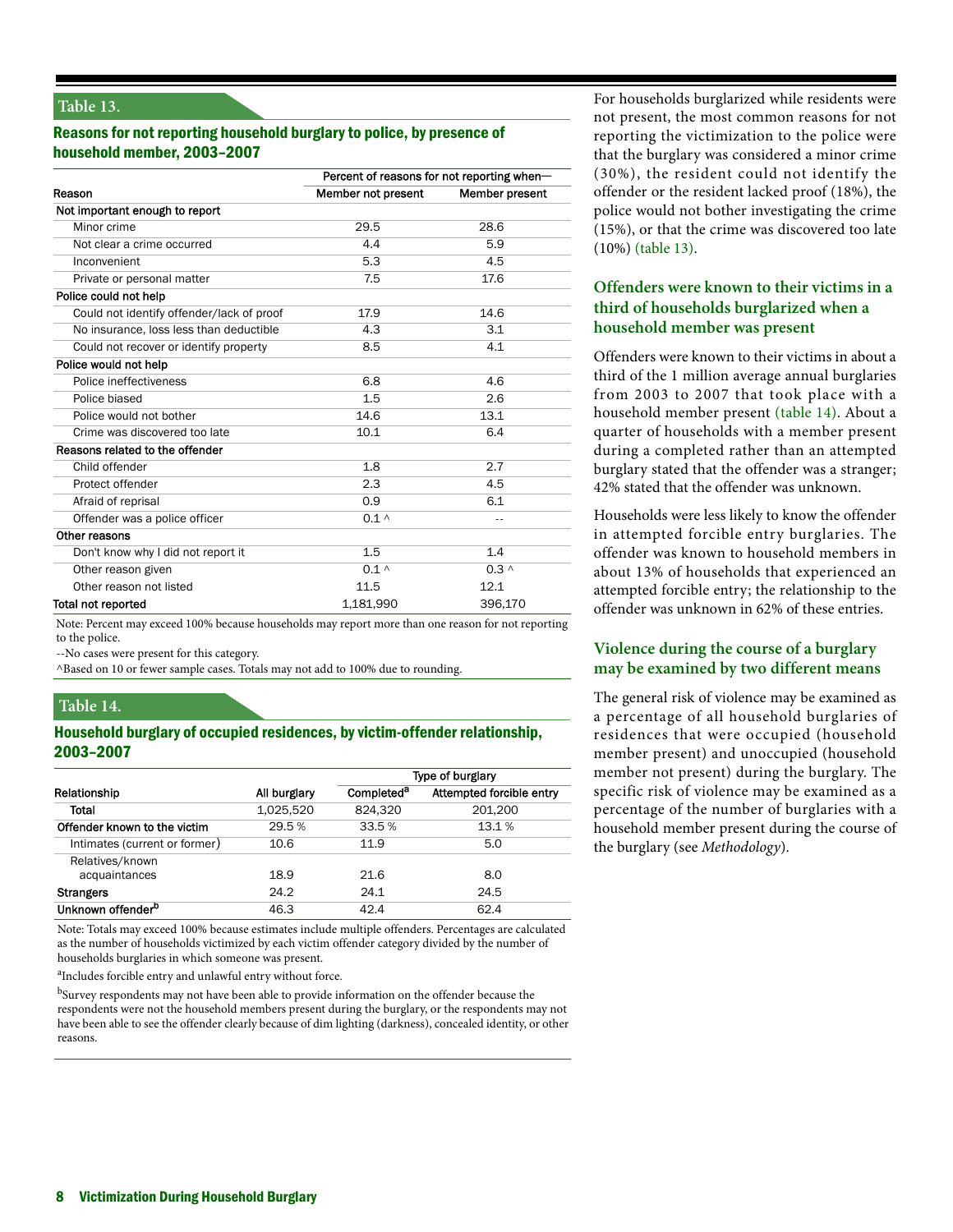## **An assault occurred in 5% off all household burglaries**

In 7% of all household burglaries, someone was home at the time and experienced a violent victimization (figure 1, table 15). This translates to about 266,560 household burglaries out of about 3.7 million taking place each year on average.

## **Simple assault (15%) was the most common form of violence during a completed burglary when a resident was home**

A household member was present in roughly 1 million burglaries from 2003 to 2007. Of these households, 26% (or 266,560) experienced some form of a violent victimization during the burglary (figure 1, table 16).

The type of violence against household members present at the time of a burglary varied by burglary category. Simple assault was the most common form of violence experienced by household members present during completed (15%) and attempted (6%) burglaries. Robbery was more likely to occur when a burglary was completed rather than attempted. A robbery occurred in 7% of completed burglaries, compared to 1% of attempted forcible entries. An aggravated assault against a household member was equally likely to occur during a completed or an attempted burglary. A rape or sexual assault occurred in about 3% of households experiencing a completed burglary.

## **Residents present during a burglary were equally likely to be victimized by an intimate partner (current or former) as they were by a stranger**

One or more household members knew the offenders in some manner in 65% of the 266,560 burglaries that took place while someone was present and experienced violence (table 17). Overall, household members knew approximately a third of these offenders as intimates (current or former) (31%), or relatives,

## **Table 15.**

## Type of violence that occurred during household burglaries, by type of burglary, 2003–2007

|                          | Type and percent of burglaries |            |                          |  |
|--------------------------|--------------------------------|------------|--------------------------|--|
| Type of violence         | All burglary                   | Completed* | Attempted forcible entry |  |
| Total                    | 7.2%                           | 8.0%       | 3.4%                     |  |
| Rape/sexual assault      | 0.6%                           | 0.7%       | $-$ %                    |  |
| Robbery                  | 1.6%                           | 1.9%       | 0.3%                     |  |
| Assault                  | 5.0%                           | 5.3%       | 3.1%                     |  |
| Aggravated assault       | 1.3                            | 1.3        | 1.1                      |  |
| Simple assault           | 3.7                            | 4.0        | 2.0                      |  |
| Average annual number of |                                |            |                          |  |
| burglaries               | 3.713.000                      | 3.083.750  | 629.250                  |  |

Note: Estimates may not add to total due to rounding. Percentages are calculated as the number of households in which someone experienced a violent crime during a household burglary divided by the number of household burglaries.

--No cases were present for this category.

\*Includes forcible entry and unlawful entry without force.

### **Table 16.**

#### Type of violence that occurred during household burglaries when someone was home, by type of burglary, 2003–2007

|                                   | Type of burglary |            |                          |
|-----------------------------------|------------------|------------|--------------------------|
| Type of violence                  | All burglary     | Completed* | Attempted forcible entry |
| Total                             | 26.0%            | 29.7 %     | 10.6 %                   |
| Rape/sexual assault               | 2.2%             | 2.7%       | $-$ %                    |
| Robbery                           | 5.8%             | 7.0%       | 0.9%                     |
| <b>Assault</b>                    | 18.0%            | 20.0%      | 9.7%                     |
| Aggravated assault                | 4.6              | 4.9        | 3.4                      |
| Simple assault                    | 13.3             | 15.1       | 6.3                      |
| Total average annual number of    |                  |            |                          |
| burglaries of occupied residences | 1.025.520        | 824.320    | 201.200                  |

Note: Percentages are calculated as the number of households that experienced a violent crime divided by the number of burglaries in which households were occupied.

--No cases were present for this category.

\*Includes forcible entry and unlawful entry without force.

## **Table 17.**

#### Victim-offender relationship in violent household burglary, 2003–2007

|                                    |              | Type of burglary       |                          |  |
|------------------------------------|--------------|------------------------|--------------------------|--|
| Relationship                       | All burglary | Completed <sup>a</sup> | Attempted forcible entry |  |
| Victim knew offender               | 65.1%        | 66.2%                  | 51.7%                    |  |
| Intimates (current or former)      | 31.1         | 31.5                   | 26.3                     |  |
| Relatives/known acquaintances      | 34.0         | 34.7                   | 25.5                     |  |
| <b>Strangers</b>                   | 27.5         | 26.5                   | 39.7                     |  |
| Unknown offender <sup>b</sup>      | 7.4          | 7.3                    | 8.5                      |  |
| Total average number of burglaries |              |                        |                          |  |
| where someone experienced violence | 266.560      | 245.180                | 21,380                   |  |

Note: Percentages are calculated as the number of households victimized by each victim offender relationship category divided by the number of violent household burglaries.

aIncludes forcible entry and unlawful entry without force.

<sup>b</sup>Survey respondents may not have been able to provide information on the offender because the respondents were not the household members present during the burglary.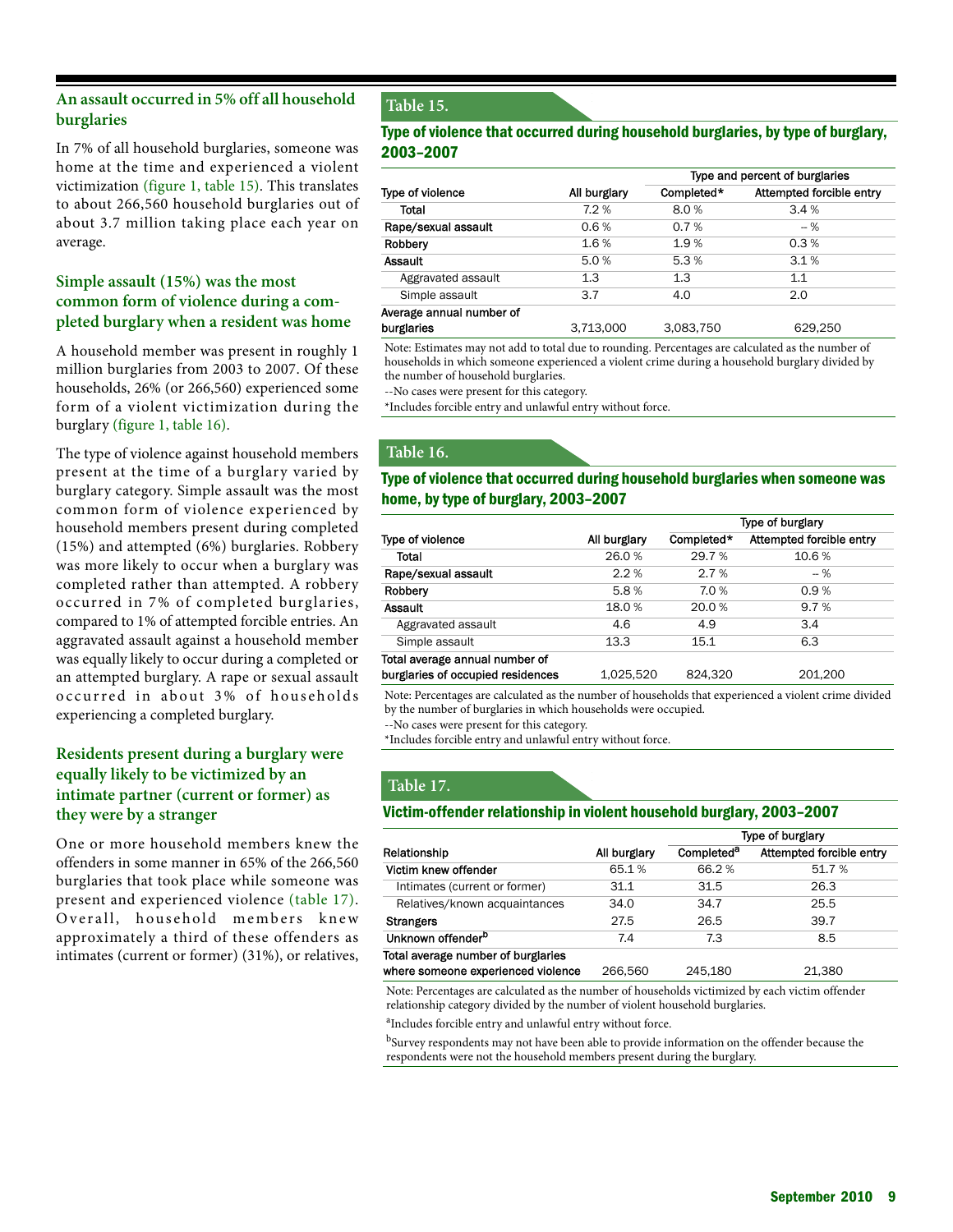well-known individuals, or household acquaintances (34%). A stranger perpetrated the violence in 28% of households burglarized while someone was home and violence occurred.

Findings for completed burglaries were similar to those for all burglaries. Household members

#### **Table 18.**

#### Presence of weapon in violent household burglary, by type of burglary, 2003–2007

|                                                            |              | Type of burglary |                                     |  |
|------------------------------------------------------------|--------------|------------------|-------------------------------------|--|
| Type of weapon                                             | All burglary |                  | Completed* Attempted forcible entry |  |
| No weapon present                                          | 60.5 %       | 62.6%            | 37.6%                               |  |
| Weapon present                                             | 30.1%        | 29.5%            | 37.7 %                              |  |
| Firearm                                                    | 12.4         | 12.5             | $10.8^{\circ}$                      |  |
| Sharp weapon                                               | 10.6         | 10.1             | $16.3^{\circ}$                      |  |
| Other weapon type                                          | 7.2          | $6.8^{\circ}$    | $10.6^{\circ}$                      |  |
| Do not know if offender had weapon                         | 9.3%         | 8.0%             | 24.7 %^                             |  |
| Total average number of burglaries where                   |              |                  |                                     |  |
| someone experienced violence                               | 266.560      | 245.180          | 21.380                              |  |
| ^Based on 10 or fewer sample cases.                        |              |                  |                                     |  |
| *Includes forcible entry and unlawful entry without force. |              |                  |                                     |  |

#### **Table 19.**

#### Presence of weapons in violent household burglary committed by a stranger, by type of burglary, 2003–2007

|                                    |              | Type of burglary |                          |  |
|------------------------------------|--------------|------------------|--------------------------|--|
| Type of weapon                     | All burglary | Completed*       | Attempted forcible entry |  |
| No weapon present                  | 40.2%        | 40.2%            | 40.2%                    |  |
| Weapon present                     | 45.5%        | 46.6%            | 37.4 %^                  |  |
| Firearm                            | 23.3         | 25.5             | $6.2^{\circ}$            |  |
| Sharp weapon                       | 15.8         | 13.8             | $31.2^{\circ}$           |  |
| Other weapon type                  | $6.5*$       | $7.3*$           |                          |  |
| Do not know if offender had weapon | 14.2 %       | $13.2$ %*        | $22.3\%$                 |  |
| <b>Total</b>                       | 73.360       | 64.860           | 8.500                    |  |

^Based on 10 or fewer sample cases.

--No cases were present for this category.

\*Includes forcible entry and unlawful entry without force.

#### **Table 20.**

#### Injury in violent household burglary, by type of burglary, 2003–2007

|                                               |               | Type of burglary |                          |  |
|-----------------------------------------------|---------------|------------------|--------------------------|--|
| Type of injury                                | All burglary  | Completed*       | Attempted forcible entry |  |
| Not injured                                   | 55.7%         | 52.5 %           | 92.3%                    |  |
| <b>Injured</b>                                | 44.3%         | 47.5 %           | 7.7%                     |  |
| Serious injury                                | 8.5           | 9.2              | --                       |  |
| Minor injury                                  | 33.4          | 35.6             | $7.7^{\circ}$            |  |
| Rape/sexual assault without other<br>injuries | $2.4^{\circ}$ | $2.6^{\circ}$    | --                       |  |
| Total                                         | 266,160       | 244.780          | 21,380                   |  |

--No cases were present for this category.

^Based on 10 or fewer sample cases.

\*Includes forcible entry and unlawful entry without force.

knew offenders in some manner in two-thirds of completed burglaries involving violence. Despite the apparent differences between victimoffender relationships, when violence occurred during a completed household burglary, individuals present were equally likely to be victimized by an intimate partner (current or former) (32%) as they were by a stranger (27%).

Victims in violent burglaries were equally likely to report knowing the offender in some manner in an attempted forcible burglary as they were to report the offender as a stranger.

## **Thirty percent of individuals experiencing violence during a completed burglary faced an armed offender**

Overall, 61% of offenders were unarmed when burglarizing a home while residents were present and violence occurred (table 18). Household members faced an offender with a firearm in about 12% of all households burglarized while someone was home and violence occurred.

Household members present during a completed burglary were less likely to face an armed offender (30%) than an unarmed offender (63%). Those present and violently victimized during an attempted forcible entry were equally likely to face an armed or an unarmed offender (38%). Offenders were armed with a firearm in 23% of burglaries in households (73,000 on average) burglarized by a stranger where violence occurred (table 19).

# Federal Bureau of Investigation, Supplementary Homicide Reports, 2003-2007

According to the FBI's Supplementar y Homicide Reports, 430 burglary-related homicides occurred between 2003 and 2007 on average annually. This number translates to less than 1% of all homicides during that period.

Between 2003 and 2007, approximately 2.1 million household burglaries were reported to the FBI each year on average. Household burglaries ending in homicide made up 0.004% of all burglaries during that period.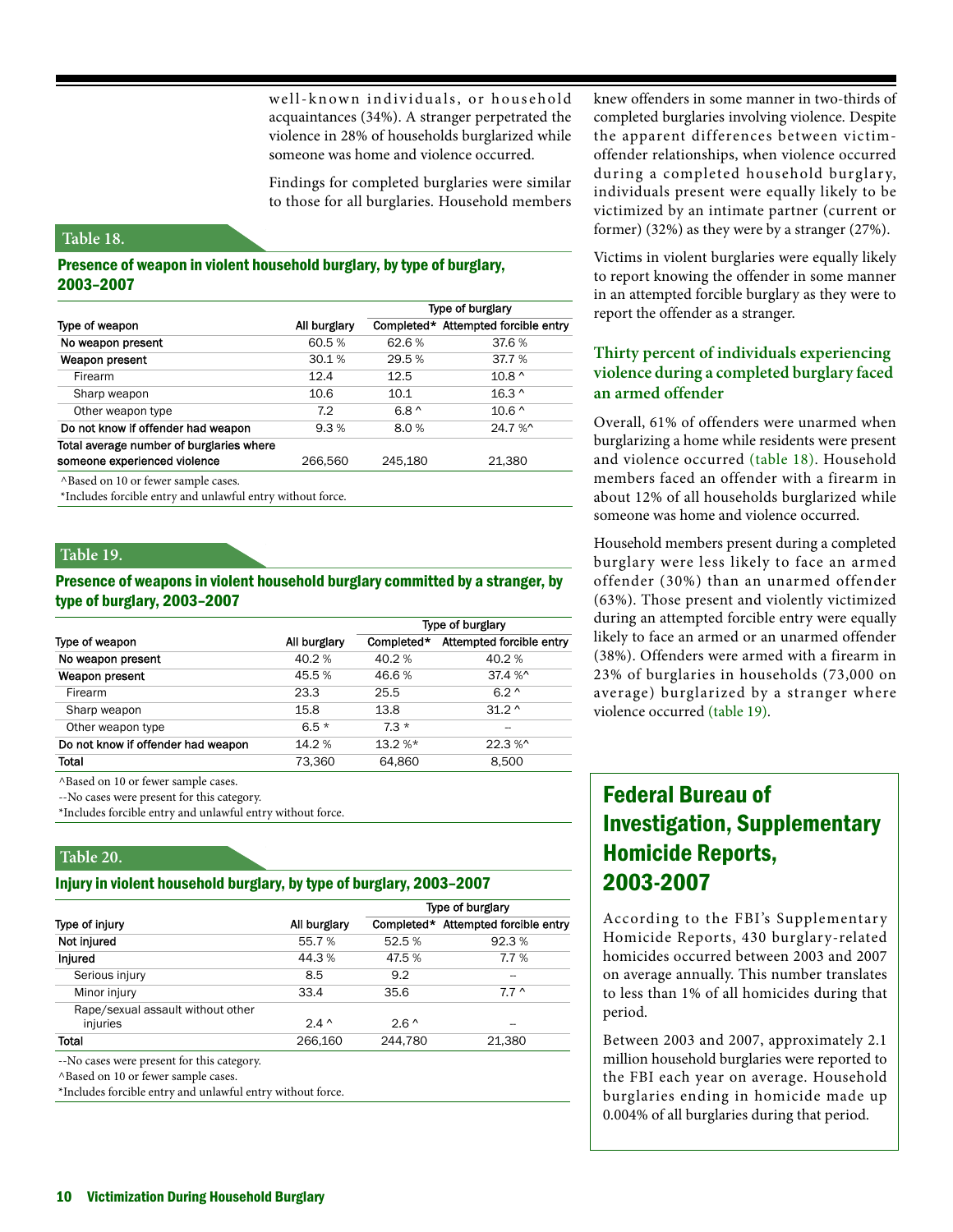## **Household members were injured in almost half of all completed burglaries involving violence**

Household members were more likely to be injured during a completed burglary (48%) than an attempted forcible entry burglary (8%) when a household member was present and violence occurred (table 20). Serious injury accounted for 9% and minor injury accounted for 36% of injuries sustained by household members who were home and experienced a violent crime during a completed burglary. Most household members who were present during a violent burglary (92%) were not injured.

### **Methodology**

#### *Data sources*

The National Crime Victimization Survey (NCVS) gathers data on crimes against persons ages 12 or older and their households, reported and not reported to the police, from a nationally representative sample of U.S. households. The survey provides information about victims (age, gender, race, Hispanic origin, marital status, income, and education level), offenders (genders, race, approximate age, and victimoffender relationship), and the nature of the crime (time and place of occurrence, use of weapons, nature of injury, and economic consequences). Between 2003 and 2007, 40,320 households were interviewed annually on average with a 91% household response rate.

Except for data on homicides, all estimates presented in this report were generated from the NCVS. For more information on NCVS *Methodology*, see the *Methodology* section of Criminal Victimization Statistical Tables on the BJS Web site. Homicide data are from the Supplementary Homicide Reports (SHR) to the

Uniform Crime Reporting Program (UCR), which are collected by the Federal Bureau of Investigation (FBI).

#### *Definition of household burglary in the NCVS*

The legal definition for "household burglary" may vary among jurisdictions. For the NCVS, household burglary is defined as the entry or attempted entry to a residence or adjacent structure when a person has no right to be there. This crime usually, but not always, involves theft.

Forcible entry is a completed burglary in which force, such as breaking a window or slashing a door screen, was used to gain entry to the residence. Unlawful entry is a completed burglary committed by someone having no legal right to be on the premises even though no force was used to gain entry. Attempted forcible entry is a burglary in which force was used in an unsuccessful attempt to gain entry.

## *Missing data in the National Crime Victimization Survey*

As with any data collection, in the NCVS missing data vary by survey item. The impact of missing data depends on the specific survey item under examination. In *Victimization During Household Burglary*, there was no missing data associated with any of the burglary or violent crime estimates that occurred when residents were present in the household. In contrast, the variable 'Household Income' is consistently characterized by high levels of missing data due to reluctance on the part of survey respondents to disclose their income. In this report, 22% of income data was missing for households victimized while no one was home and 20% for households that were victimized while someone was present in the household.

#### **Appendix Table 1.**

Standard errors and confidence intervals for key estimates in victimization during household burglary.

|                                                                                                                                       |          |                    | 95%-confidence interval |         |
|---------------------------------------------------------------------------------------------------------------------------------------|----------|--------------------|-------------------------|---------|
| Characteristic                                                                                                                        | Estimate | One standard error | Lower                   | Upper   |
| Household member present                                                                                                              | 27.6 %   | 1.72%              | 24.23 %                 | 30.97 % |
| Percent violent of all household burglary                                                                                             | 7.2      | 0.94               | 5.37                    | 9.03    |
| Percent violent of occupied household burglary                                                                                        | 26.0     | 2.98               | 20.17                   | 31.83   |
| Note: Standard errors were calculated using programs developed by the Census Bureau to calculate NCVS general variance<br>parameters. |          |                    |                         |         |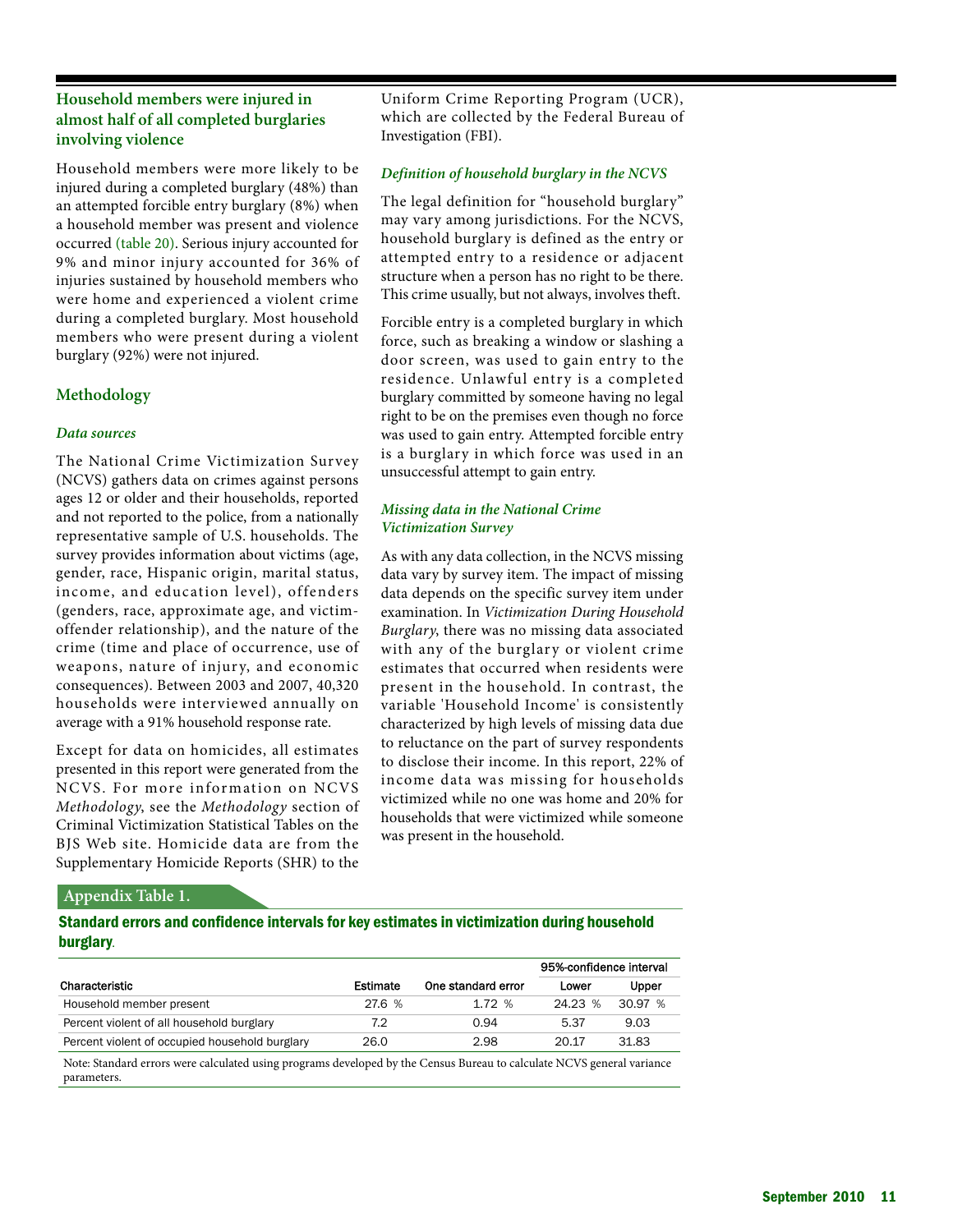This report, *Victimization During Household Burglary*, differs from other NCVS reports in that a different coding approach was constructed to combine burglaries where a household member was present and experienced a violent crime with burglaries that took place while no one was home. Presenting the analyses in this manner allows for a comparison of the characteristics of present and non-present burglaries and the examination of the cooccurrence of a resident's presence and subsequent victimization. As a result, estimates presented in this report are not comparable to victimization estimates of burglary or personal crime contained in other NCVS reports. This approach was used previously in *Household Burglary, 1985* (NCJ 96021).

*Household member* is defined as a household member if the individual is using the sample address as his or her usual place of residence at the time of the interview or is staying temporarily at the sample address at the time of the interview and does not have a usual place of residence elsewhere.

*Household burglary with household member not present* is defined as any household burglary (as classified in this report) that is committed while a residence is not occupied by any household members.

*Household burglary with a household member present* is defined as any household burglary committed while one or more household members are present in the household.

*Violent household burglary* is defined as any household burglary committed while one or more household members are present and violence occurs between the offender and household members.

#### *General and specific risk*

The estimates of risk in this report use measures that may include multiple victimizations per household, and as such do not represent a true risk measure based on the prevalence of victimizations in the population. However, the two estimates are close.

For example, in 2005, approximately 2.5% of households experienced a household burglary victimization (http://bjs.ojp.usdoj.gov/content/ pub/pdf/cnh05.pdf) while the current report estimates a rate of 3.2 household burglaries per 100 households (32 per 1,000 households), including ones in which violence occurred.

#### *Standard error computations*

Comparisons of percentages and rates were tested to determine if observed differences were statistically significant. Differences described as higher, lower, or different passed a test at the 0.05 level of statistical significance (95%-confidence level). Differences described as somewhat, lightly, or marginally passed a test at the 0.10 level of statistical significance (90%-confidence level). Caution is required when comparing estimates not explicitly discussed in the report. Estimates based on 10 or fewer cases have high relative standard errors. Care should be taken when comparing these estimates to other estimates, especially when both are based on 10 or fewer sample cases.